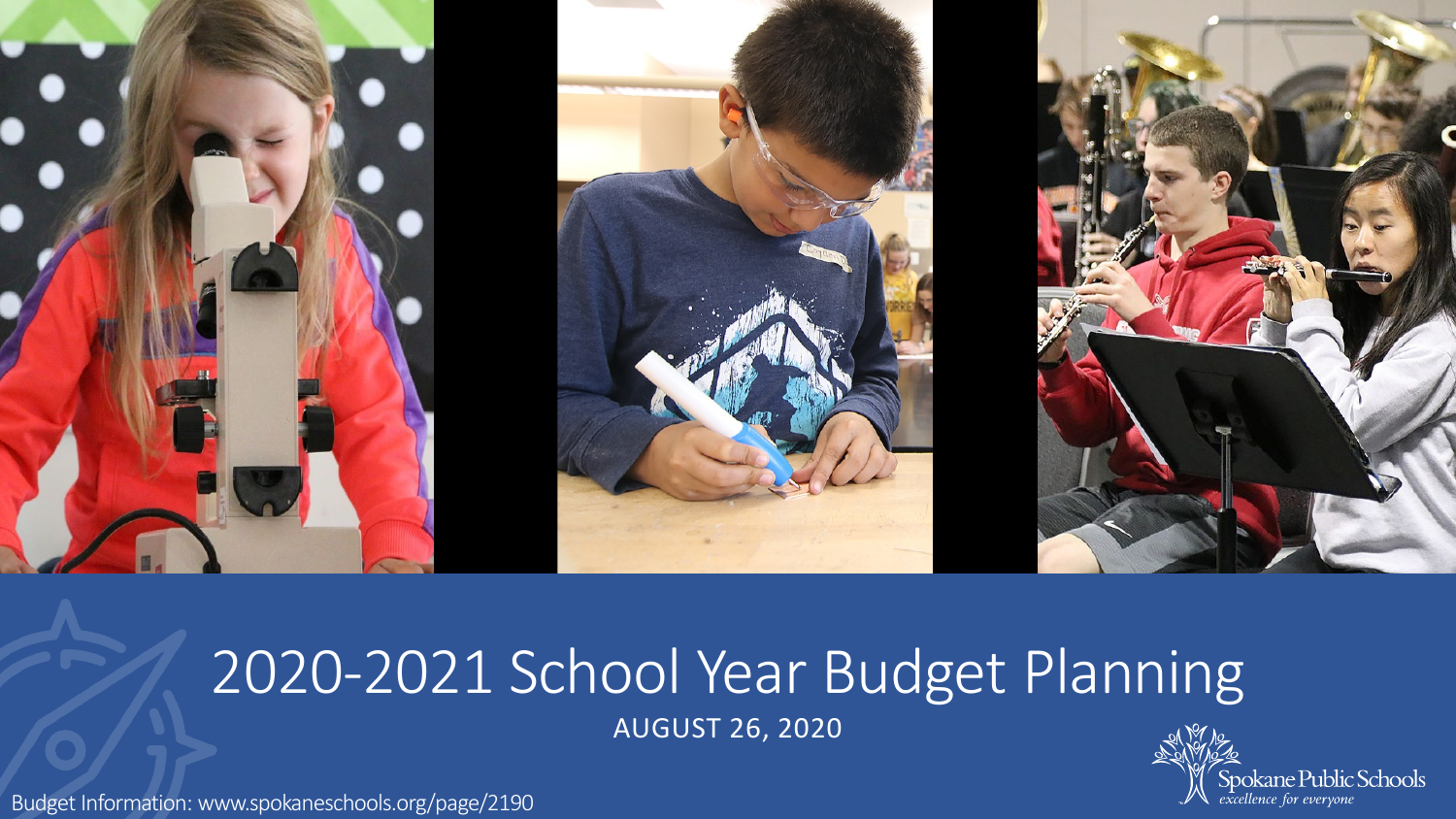



- Present the 2020-2021 Recommended Budgets and 4-Year Forecasts
- Recess for Public Hearing
- Adopt Resolution 2020-18
	- Expenditures by Fund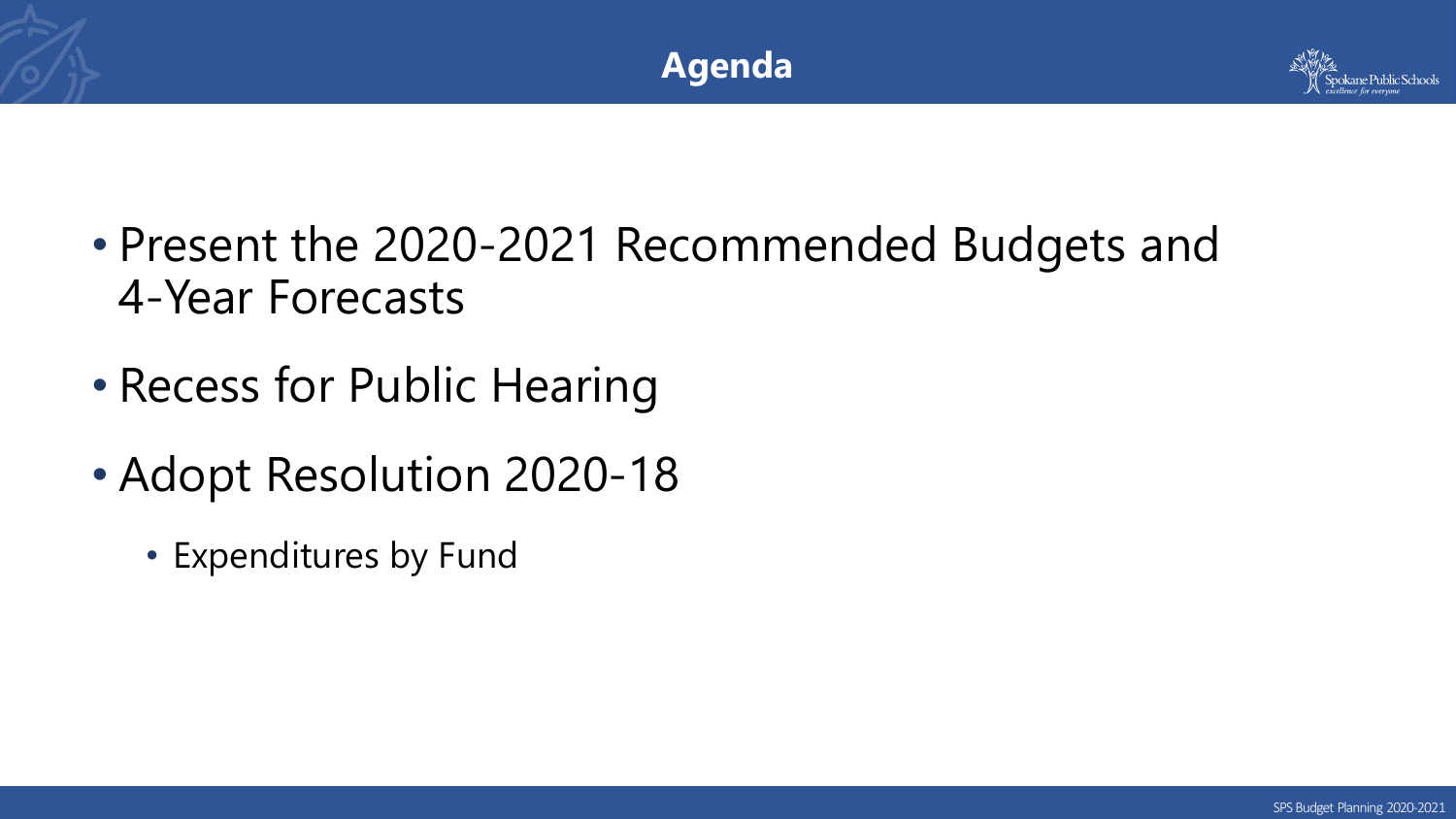

#### • National

- Recession began in February 2020
- April 2020 unemployment rate of 14.7% was the highest since the Great Depression
- Unemployment rate
	- June 2020 11.1%
	- July 2020 10.2%
- **State** 
	- Experiencing significant reduction to state sales tax revenue \$9 billion shortfall
	- State agencies directed to implement budget reductions
	- State agencies have implemented furlough days
	- Unemployment rate
		- June 2020 9.8%
		- July 2020 10.36%
- Regional City of Spokane
	- Budget impact estimated to exceed \$10M
	- Hiring freeze
	- Budget reductions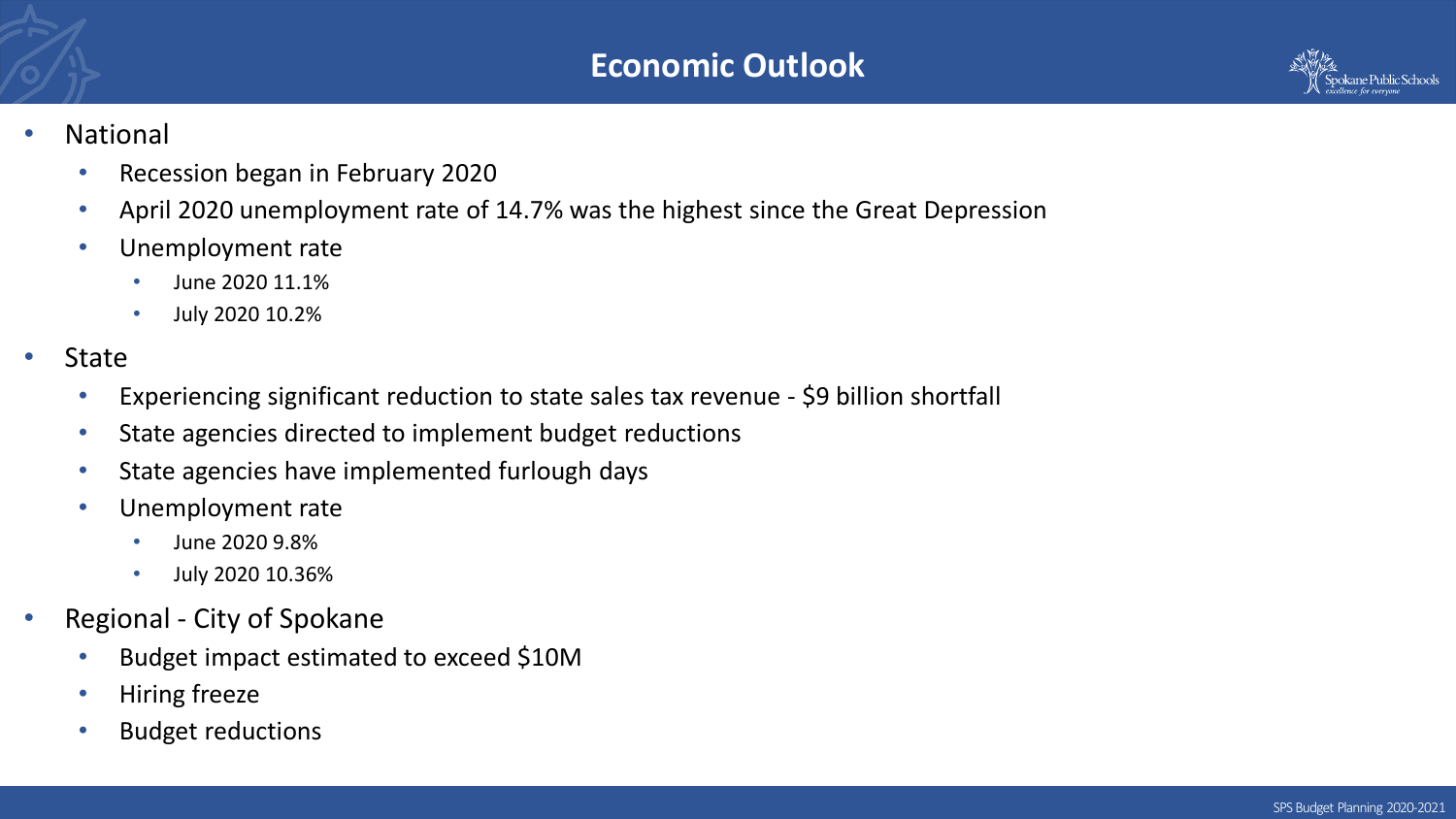

|                               | <b>Actual</b> | <b>Budget</b>           | <b>Budget</b>          |                        |
|-------------------------------|---------------|-------------------------|------------------------|------------------------|
| <b>Revenue Source</b>         | 2018-2019     | 2019-2020               | 2020-2021              | <b>Change</b>          |
| <b>State</b>                  | \$339.0       | \$359.8                 | \$355.8                | $\frac{1}{2}$<br>(4.0) |
| Local Levy                    | 46.9          | 32.8                    | 36.6                   | 3.8                    |
| Local Effort Assistance (LEA) | 17.0          | 16.6                    | 13.4                   | (3.2)                  |
| Federal                       | 37.1          | 36.7                    | 48.9                   | 12.2                   |
| <b>Other Local Revenues</b>   | 13.4          | 14.0                    | 15.7                   | 1.7                    |
| <b>Total Revenue</b>          | \$453.4       | 459.9<br>$\mathbb{S}^-$ | 470.4<br>$\mathcal{L}$ | $\mathcal{L}$<br>10.5  |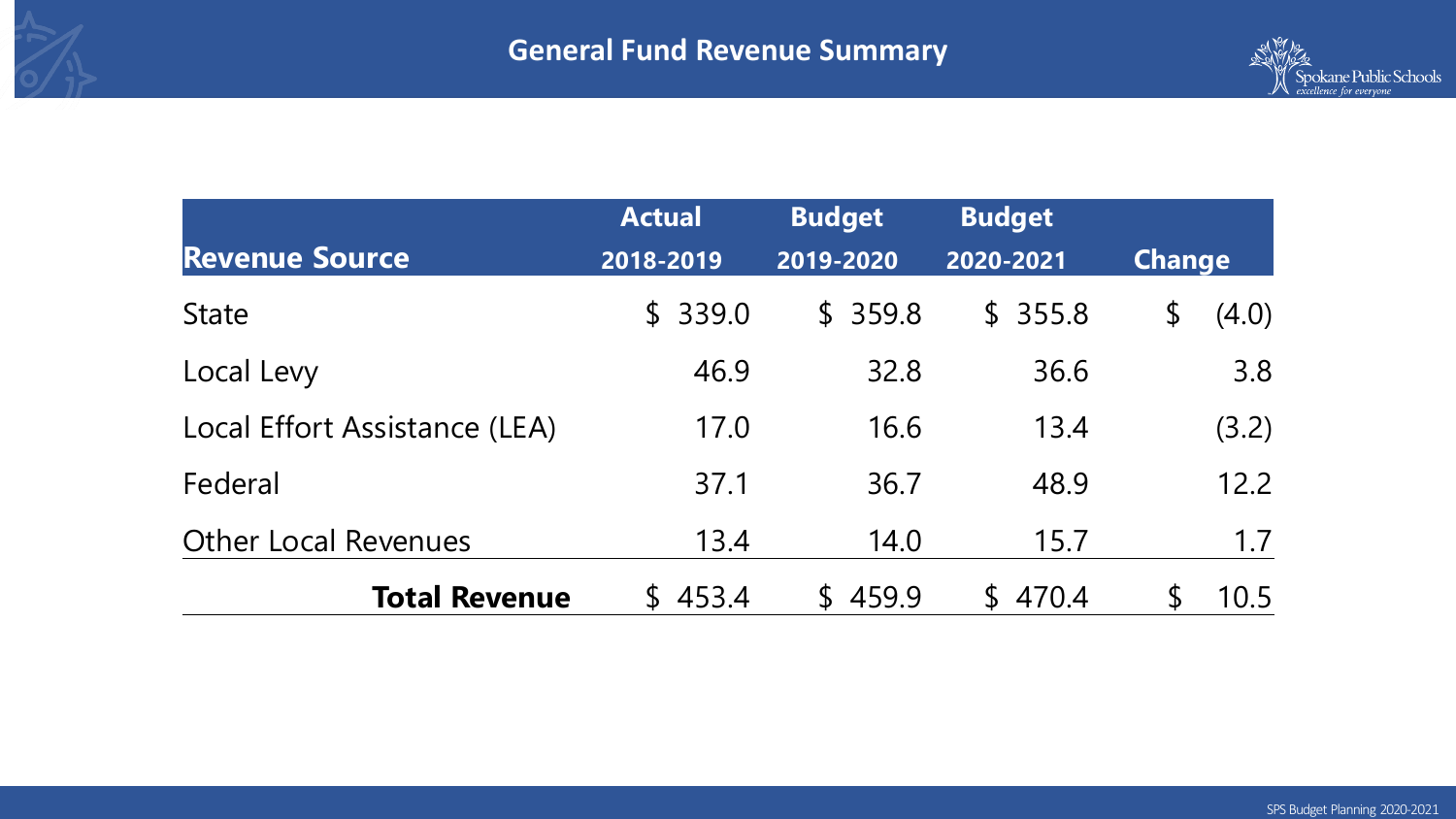## **General Fund Expenditure Summary – by Program**



| <b>Expenditure Program</b>              | <b>Actual</b><br>2018-2019 | <b>Budget</b><br>2019-2020 | <b>Budget</b><br>2020-2021 | <b>Change</b>        |
|-----------------------------------------|----------------------------|----------------------------|----------------------------|----------------------|
| <b>Basic &amp; Vocational Education</b> | \$260.3                    | \$266.4                    | \$276.5                    | $\mathsf S$<br>10.1  |
| <b>Special Education</b>                | 64.7                       | 64.5                       | 63.8                       | (0.7)                |
| Title $1 \&$ LAP $(5X)$                 | 33.6                       | 35.0                       | 37.3                       | 2.3                  |
| Federal & State Special Programs (6X)   | 5.8                        | 6.2                        | 6.5                        | 0.3                  |
| Other Instructional Programs (7X)       | 3.8                        | 5.2                        | 5.0                        | (0.2)                |
| <b>Community Services (8X)</b>          | 8.4                        | 9.4                        | 10.3                       | 0.9                  |
| <b>Support Service Operations (9X)</b>  | 80.3                       | 75.2                       | 82.7                       | 7.5                  |
| <b>Total Expenditures</b>               | \$456.9                    | \$461.9                    | \$482.1                    | 20.2<br>$\mathsf{S}$ |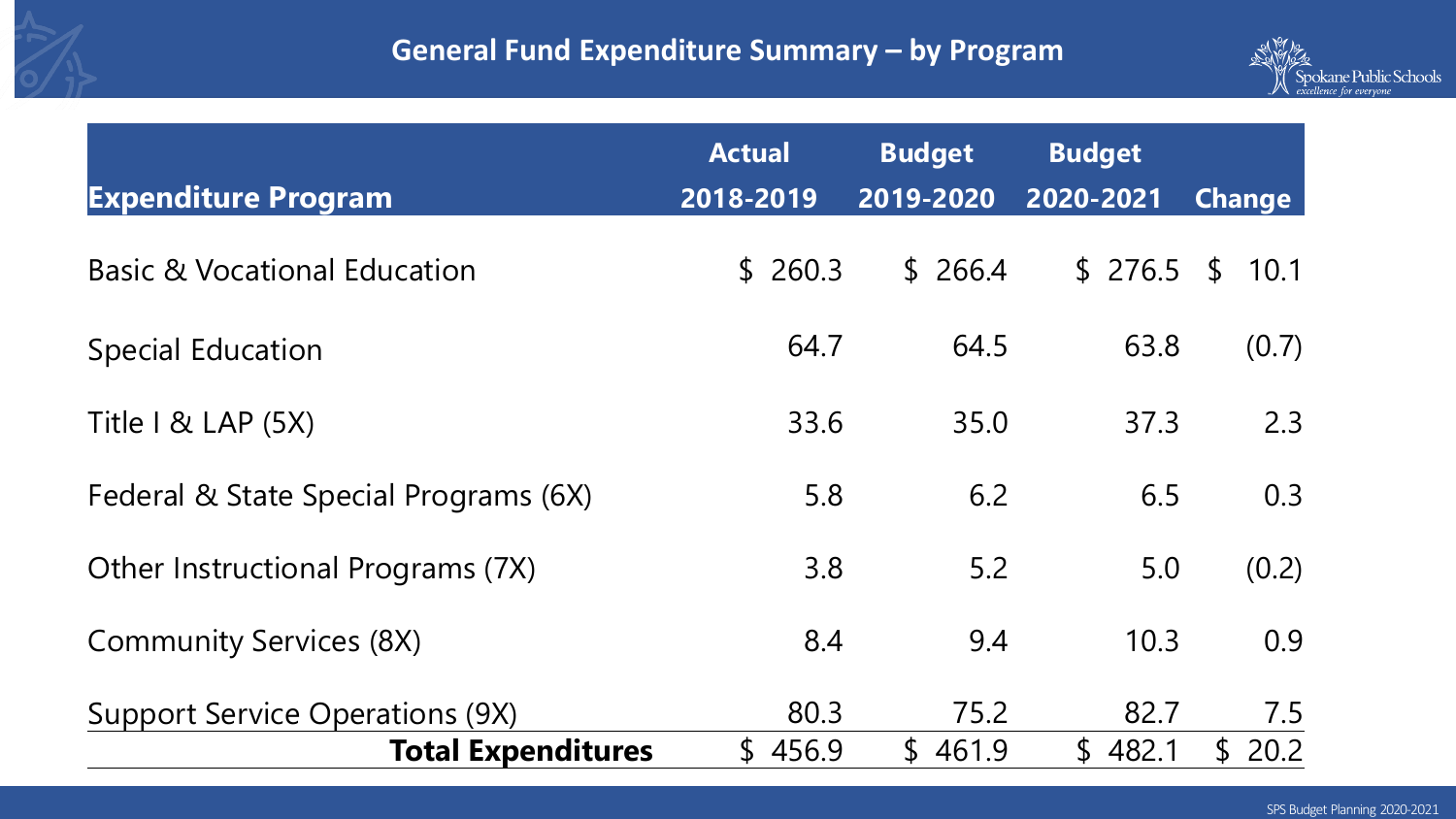

**Total Recommended Expenditure Budget - \$482,137,168**

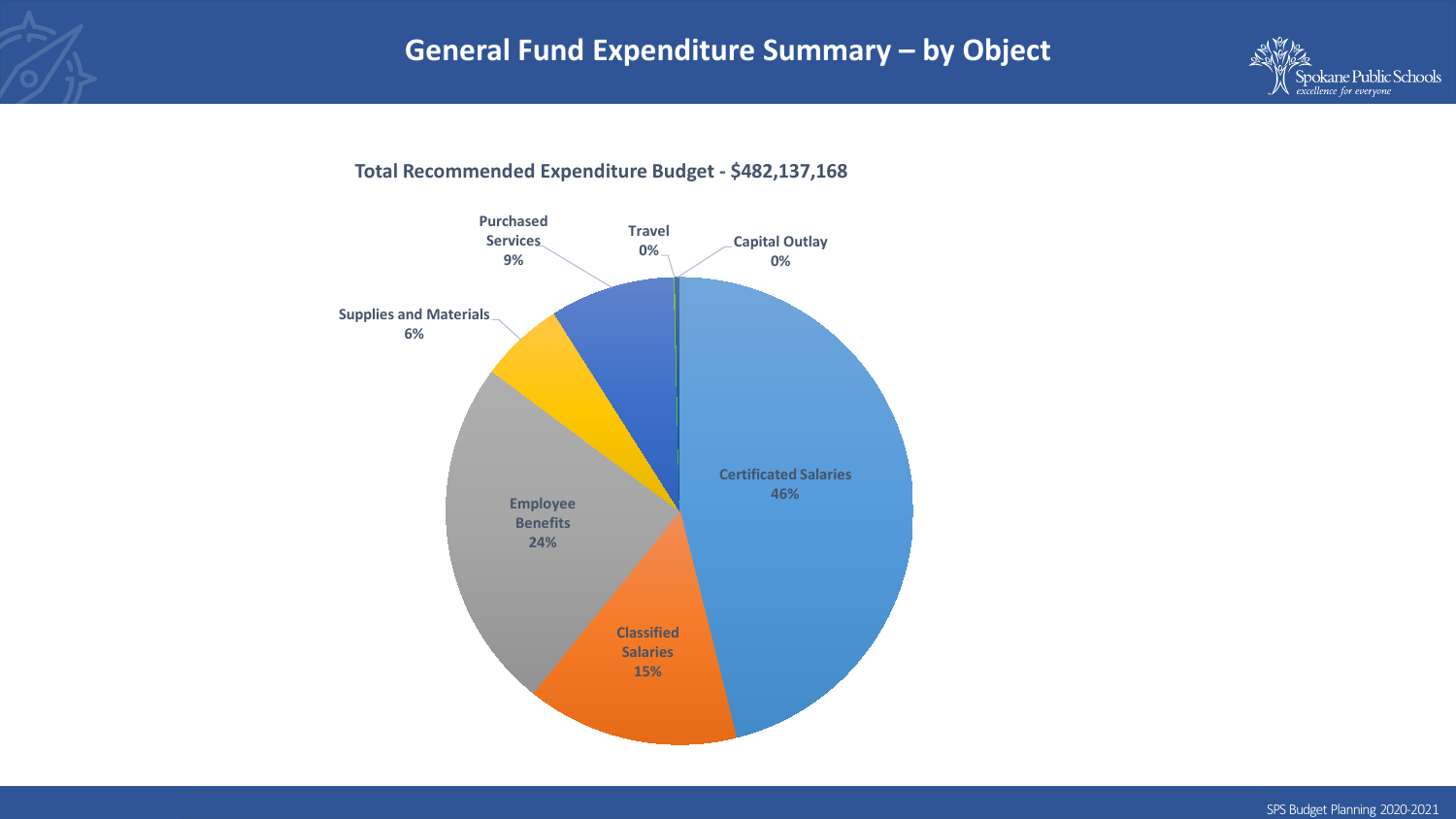

|                                             | <b>Amount</b> |        |  |  |
|---------------------------------------------|---------------|--------|--|--|
| <b>Budget Summary</b>                       | (in Millions) |        |  |  |
| Revenues                                    | S             | 470.4  |  |  |
| Expenditures                                |               | 482.1  |  |  |
| <b>Estimated Expenditures Over Revenues</b> |               | (11.7) |  |  |

| <b>Fund Balance Summary</b>                    |   |        |
|------------------------------------------------|---|--------|
| Beginning Fund Balance – Forecast, September 1 | S | 44.5   |
| Revenue Over Expenditures                      |   | (11.7) |
| Ending Fund Balance, August 31                 |   | 32.8   |
| Less: Restricted Balances                      |   | (14.5) |
| Committed, Assigned, Unassigned (CAU)          |   | 18.3   |
| CAU as a percent of Expenditures*              |   | 4.00%  |

\* CAU as a percent of August 31, 2019 expenditures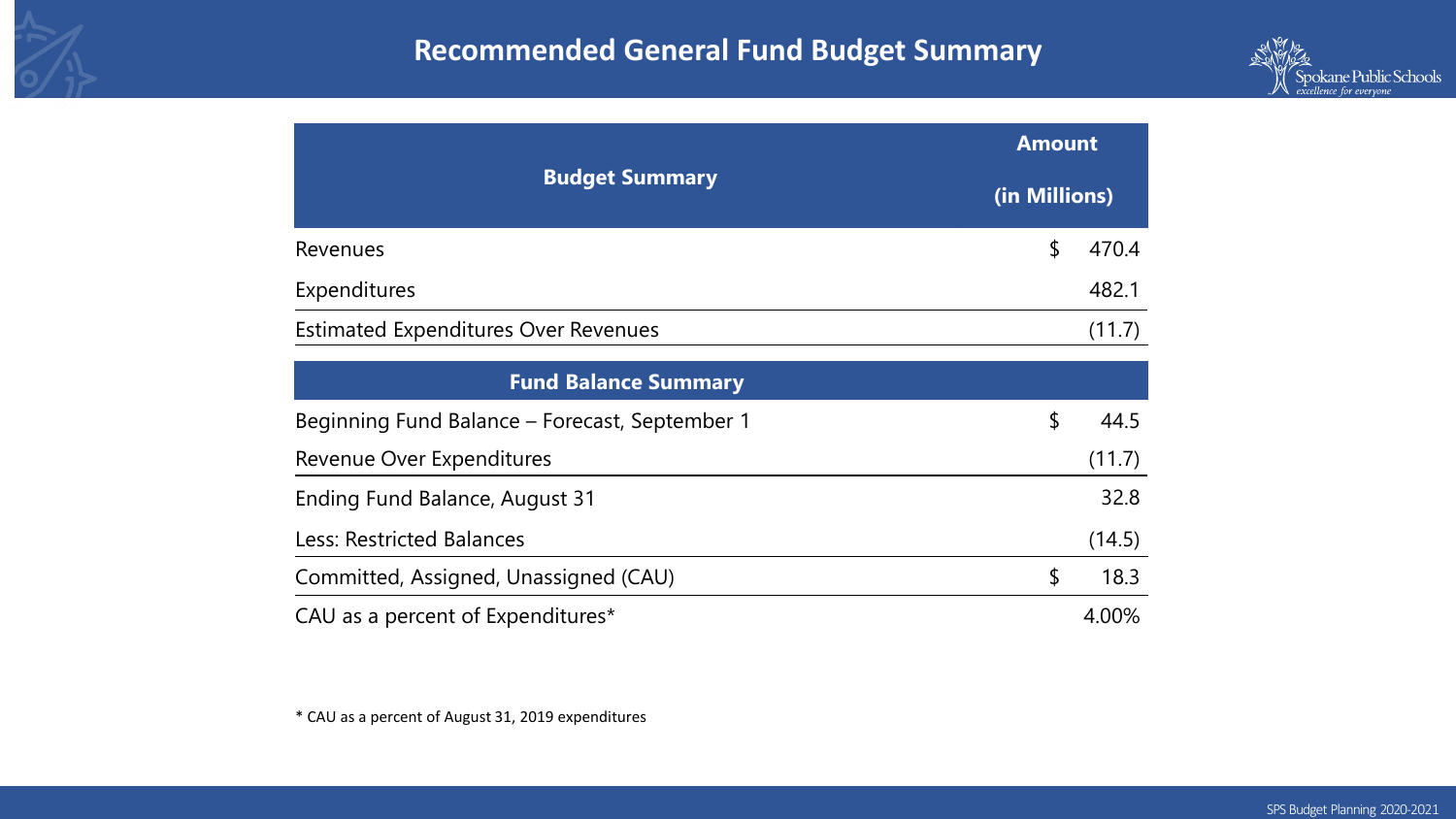

#### **General Fund**

• Funds to operate schools each year provided by state, federal and local sources

#### **Associated Student Body Fund**

• Funds for student government activities provided from school-based fundraisers

#### **Debt Service Fund**

• For the payment of principal and interest and related expenditures for bonds outstanding

### **Capital Projects Fund**

• Funds restricted to improvement of facilities and technology provided by voter approved local bonds

#### **Transportation Vehicle Fund**

• Inactive due to contracted pupil transportation services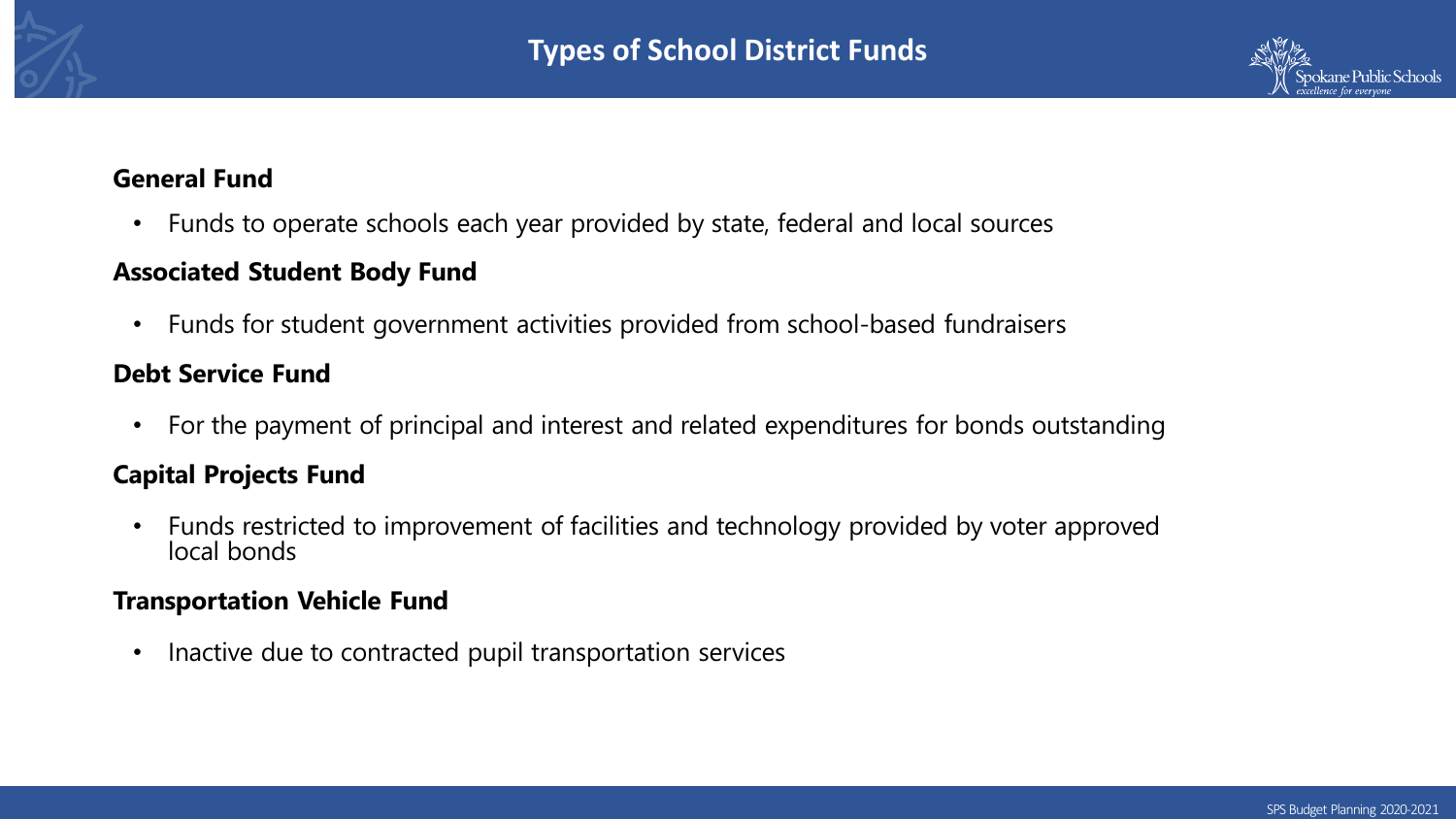



## **2020-2021 Recommended Expenditures by Fund**

## **Proposed Resolution No. 2020-18**

| <b>Description</b>             |           | <b>Actual</b> |           | <b>Budget</b> | <b>Budget</b><br>2020-2021 |  |
|--------------------------------|-----------|---------------|-----------|---------------|----------------------------|--|
|                                | 2018-2019 |               | 2019-2020 |               |                            |  |
| <b>General Fund</b>            | \$        | 456,966,091   | \$        | 461,901,475   | \$482,137,168              |  |
| <b>Associated Student Body</b> |           | 1,999,797     |           | 2,607,000     | 2,596,000                  |  |
| <b>Debt Service</b>            |           | 31,530,645    |           | 56,180,000    | 59,002,000                 |  |
| <b>Capital Projects</b>        |           | 47,332,580    |           | 88,800,000    | 195,002,000                |  |
| <b>Transportation Vehicle</b>  |           | -0-           |           | -0-           | -0-                        |  |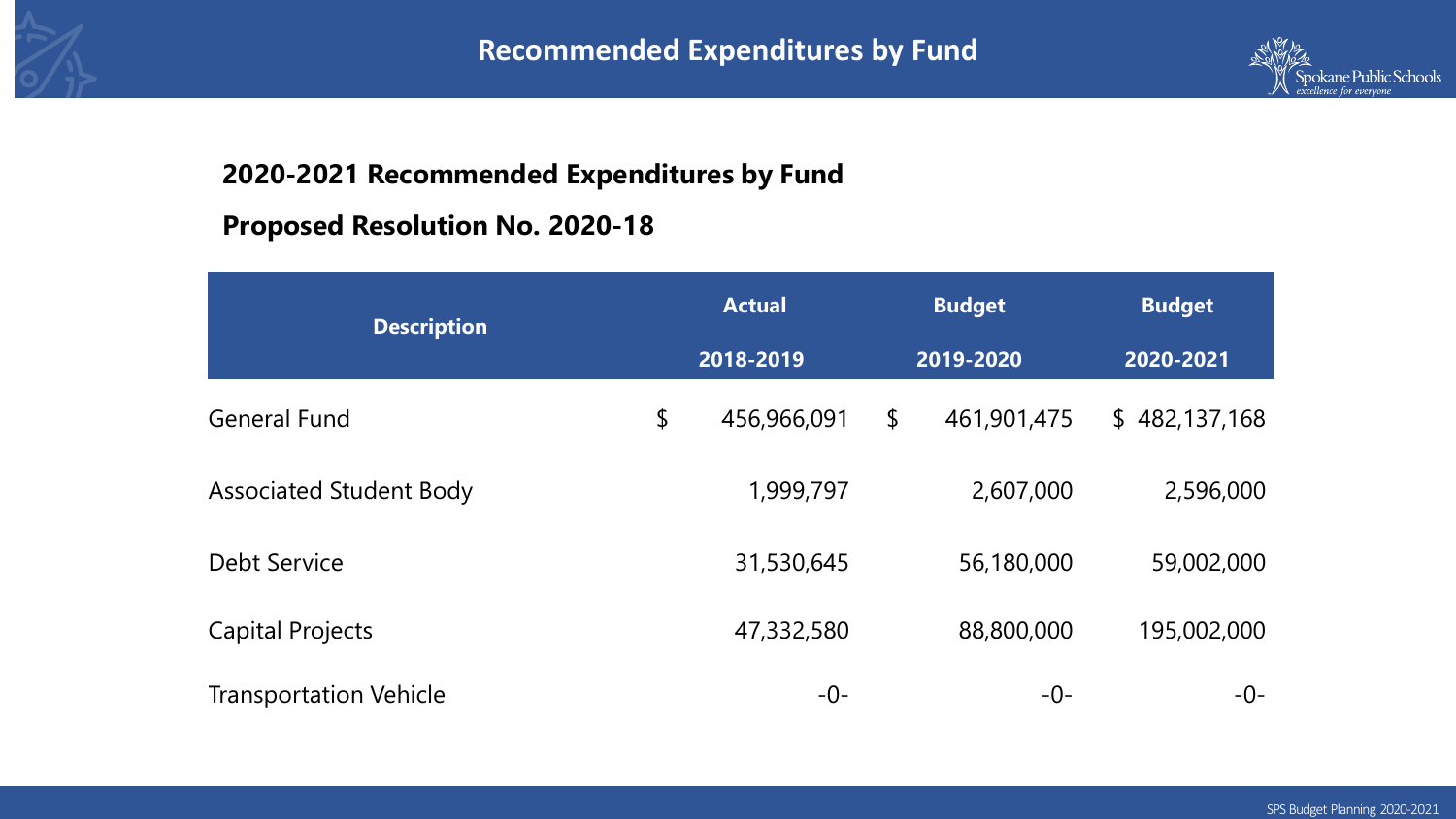

#### **(\$ In Millions)**

| <b>Description</b>                  | 2019-2020<br><b>Projected</b> | 2020-2021<br><b>Recommended</b> | 2021-2022<br><b>Preliminary</b> | 2022-2023<br><b>Preliminary</b> | 2023-2024<br><b>Preliminary</b> |
|-------------------------------------|-------------------------------|---------------------------------|---------------------------------|---------------------------------|---------------------------------|
|                                     | <b>July 2020</b>              | <b>Budget</b>                   | <b>Forecast</b>                 | <b>Forecast</b>                 | <b>Forecast</b>                 |
| Beginning Fund Balance, September 1 | 36.5<br>\$                    | $\sqrt{2}$<br>44.5              | \$<br>32.8                      | 15.9<br>\$                      | \$<br>5.1                       |
| Revenue                             | 445.3                         | 470.4                           | 474.5                           | 492.5                           | 501.3                           |
| Expenditures                        | 437.3                         | 482.1                           | 491.4                           | 503.3                           | 514.4                           |
| <b>Net Operations</b>               | 8.0                           | (11.7)                          | (16.9)                          | (10.8)                          | (13.1)                          |
| Ending Fund Balance, August 31      | 44.5                          | 32.8                            | 15.9                            | 5.1                             | (8.0)                           |
| Less: Restricted balances           | (14.4)                        | (14.5)                          | (14.5)                          | (14.5)                          | (14.5)                          |
| Unrestricted Fund Balance           | 30.1                          |                                 |                                 |                                 |                                 |
| Subject to Policy 6022 (CAU)        | \$                            | \$<br>18.3                      | \$<br>1.4                       | \$<br>(9.4)                     | (22.5)<br>\$                    |
| CAU as a percent of Expenditures    | 6.59%                         | 4.00%                           | 0.32%                           | $(2.06)\%$                      | $(4.92)\%$                      |
|                                     |                               |                                 | $\star$                         | $\star$                         | $\star$                         |

\* CAU as a percent of August 31, 2019 expenditures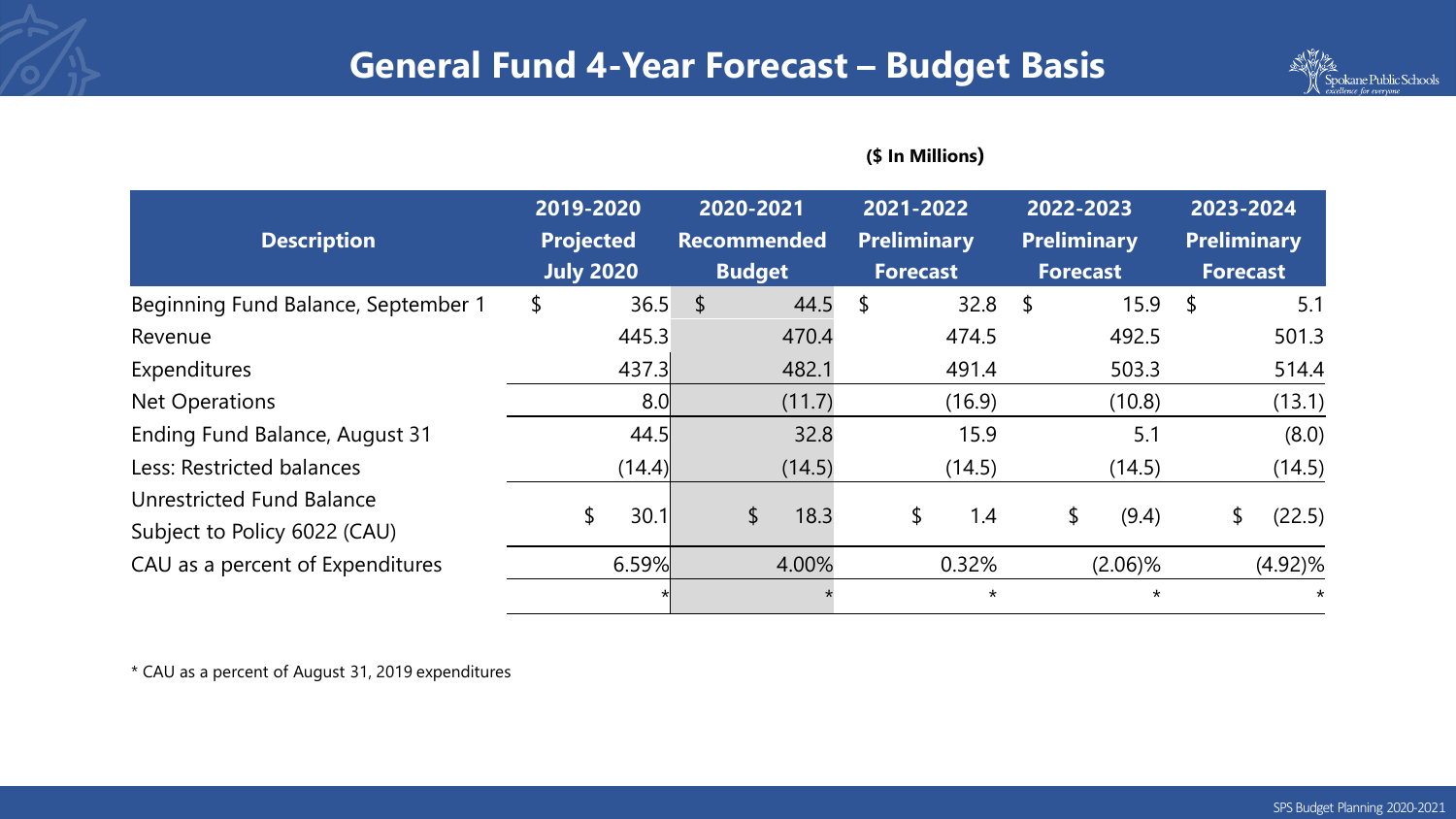

#### **(\$ In Millions)**

| <b>Description</b>                  | 2019-2020<br><b>Projected</b> |        |                           | 2020-2021<br><b>Recommended</b> | 2021-2022<br><b>Preliminary</b> |            | 2022-2023<br><b>Preliminary</b> | 2023-2024<br><b>Preliminary</b> |
|-------------------------------------|-------------------------------|--------|---------------------------|---------------------------------|---------------------------------|------------|---------------------------------|---------------------------------|
|                                     | <b>July 2020</b>              |        |                           | <b>Budget</b>                   | <b>Forecast</b>                 |            | <b>Forecast</b>                 | <b>Forecast</b>                 |
| Beginning Fund Balance, September 1 | \$                            | 36.5   | $\sqrt$                   | 44.5                            | \$<br>32.8                      | $\sqrt{2}$ | $1.1 \; \text{S}$               | (39.6)                          |
| Revenue                             |                               | 445.3  |                           | 470.4                           | 459.7                           |            | 462.6                           | 465.4                           |
| Expenditures                        |                               | 437.3  |                           | 482.1                           | 491.4                           |            | 503.3                           | 514.4                           |
| <b>Net Operations</b>               |                               | 8.0    |                           | (11.7)                          | (31.7)                          |            | (40.7)                          | (49.0)                          |
| Ending Fund Balance, August 31      |                               | 44.5   |                           | 32.8                            | 1.1                             |            | (39.6)                          | (88.6)                          |
| Less: Restricted balances           |                               | (14.4) |                           | (14.5)                          | (14.5)                          |            | (14.5)                          | (14.5)                          |
| Unrestricted Fund Balance           |                               | 30.1   | $\boldsymbol{\mathsf{L}}$ | 18.3                            | \$<br>$(13.4)$ \$               |            | $(54.1)$ \$                     | (103.1)                         |
| Subject to Policy 6022 (CAU)        |                               |        |                           |                                 |                                 |            |                                 |                                 |
| CAU as a percent of Expenditures    |                               | 6.59%  |                           | 4.00%                           | $(3.06)\%$                      |            | $(11.84)\%$                     | $(22.56)\%$                     |
|                                     |                               |        |                           |                                 | $\star$                         |            | $\star$                         | $\star$                         |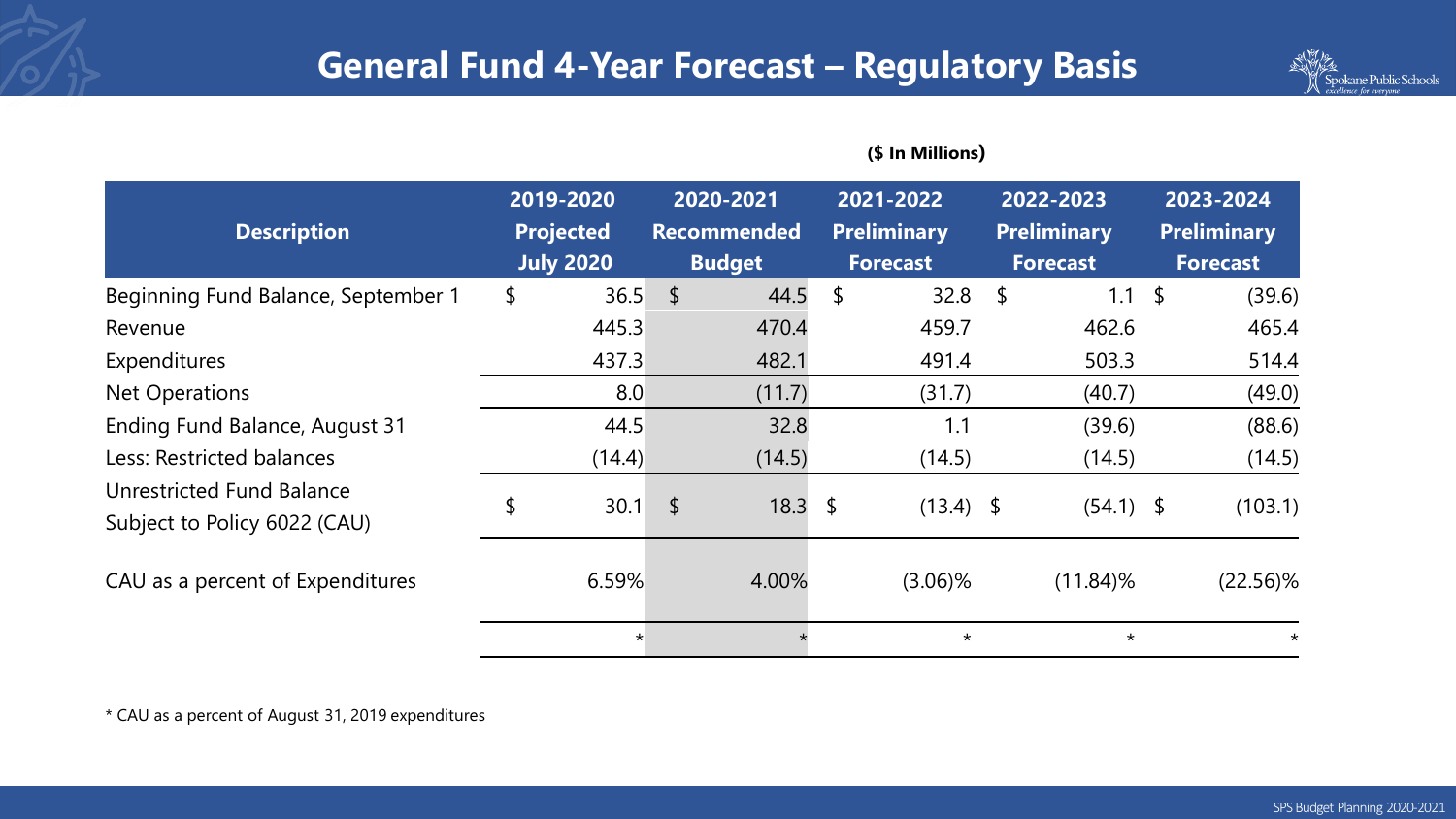

| <b>Description</b>                  | 2019-2020<br><b>Recommended</b><br><b>Budget</b> | 2020-2021<br><b>Preliminary</b><br><b>Forecast</b> | 2021-2022<br><b>Preliminary</b><br><b>Forecast</b> | 2022-2023<br><b>Preliminary</b><br><b>Forecast</b> |
|-------------------------------------|--------------------------------------------------|----------------------------------------------------|----------------------------------------------------|----------------------------------------------------|
| Beginning Fund Balance, September 1 | \$1.50                                           | \$1.60                                             | \$1.60                                             | \$1.60                                             |
| Revenue                             | 2.7                                              | 2.8                                                | 2.9                                                | 3.0                                                |
| Expenditures                        | 2.6                                              | 2.8                                                | 2.9                                                | 3.0                                                |
| Net Operations                      | 0.1                                              | $\overline{0}$                                     |                                                    | $\overline{0}$                                     |
| Ending Fund Balance, August 31      | 1.6                                              | 1.6                                                | 1.6                                                | 1.6                                                |
| Less: Restricted balances           | (1.6)                                            | (1.6)                                              | (1.6)                                              | (1.6)                                              |
| Unrestricted Fund Balance           | \$0.00                                           | \$0.00                                             | \$0.00                                             | \$0.00                                             |

#### **(\$ In Millions)**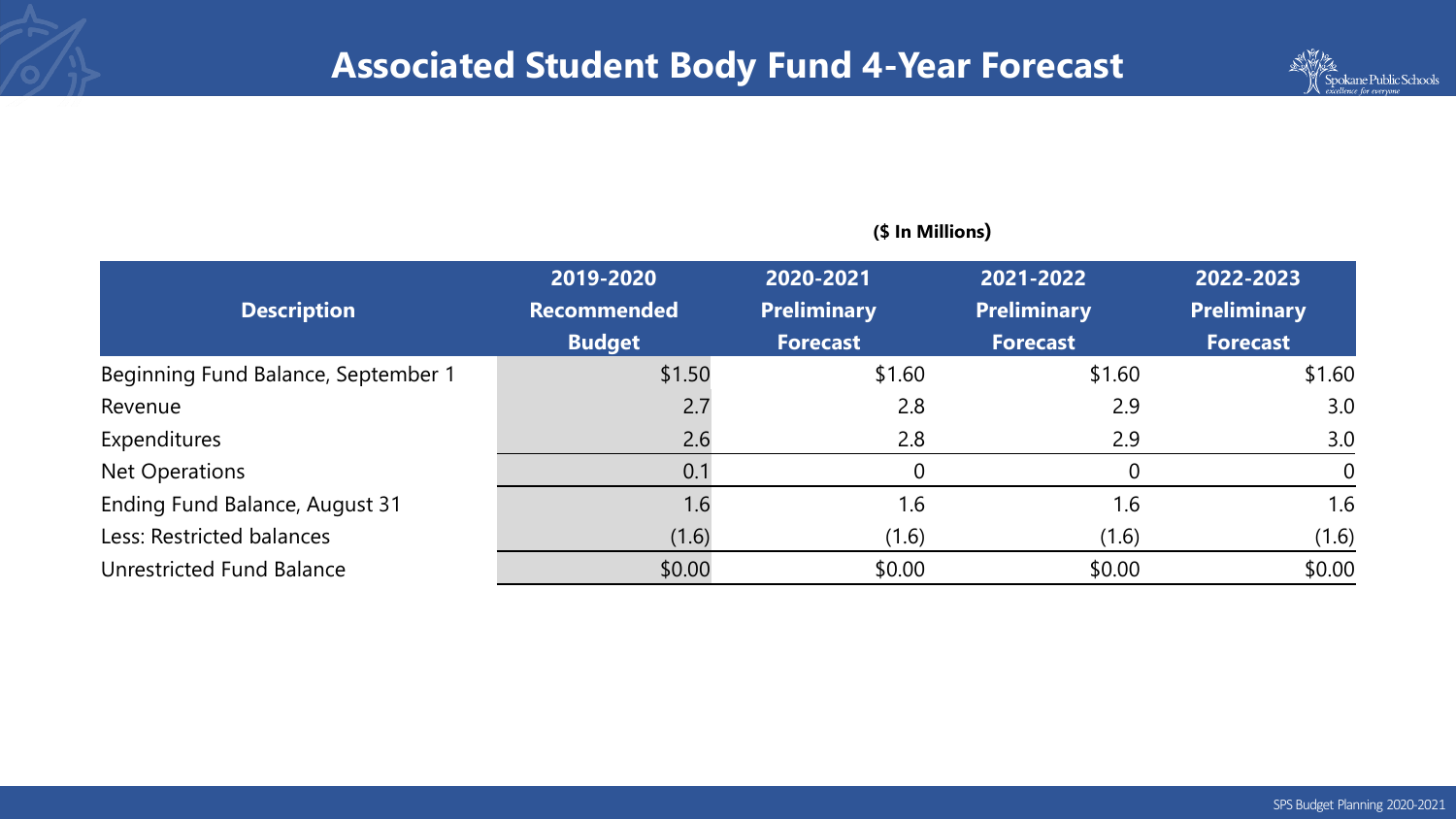

|                                     | (\$ In Millions)   |                    |                    |                    |  |  |  |
|-------------------------------------|--------------------|--------------------|--------------------|--------------------|--|--|--|
|                                     | 2020-2021          | 2021-2022          | 2022-2023          | 2023-2024          |  |  |  |
| <b>Description</b>                  | <b>Recommended</b> | <b>Preliminary</b> | <b>Preliminary</b> | <b>Preliminary</b> |  |  |  |
|                                     | <b>Budget</b>      | <b>Forecast</b>    | <b>Forecast</b>    | <b>Forecast</b>    |  |  |  |
| Beginning Fund Balance, September 1 | \$23.9             | \$22.70            | \$23.50            | \$23.50            |  |  |  |
| Revenue                             | 57.8               | 59.8               | 60.0               | 61.0               |  |  |  |
| Expenditures                        | 59                 | 59.0               | 60.0               | 61.0               |  |  |  |
| <b>Net Operations</b>               | (1.2)              | 0.8                |                    |                    |  |  |  |
| Ending Fund Balance, August 31      | 22.7               | 23.5               | 23.5               | 23.5               |  |  |  |
| Less: Restricted balances           | (22.7)             | (23.5)             | (23.5)             | (23.5)             |  |  |  |
| <b>Unrestricted Fund Balance</b>    | \$0.00             | \$0.00             | \$0.00             | \$0.00             |  |  |  |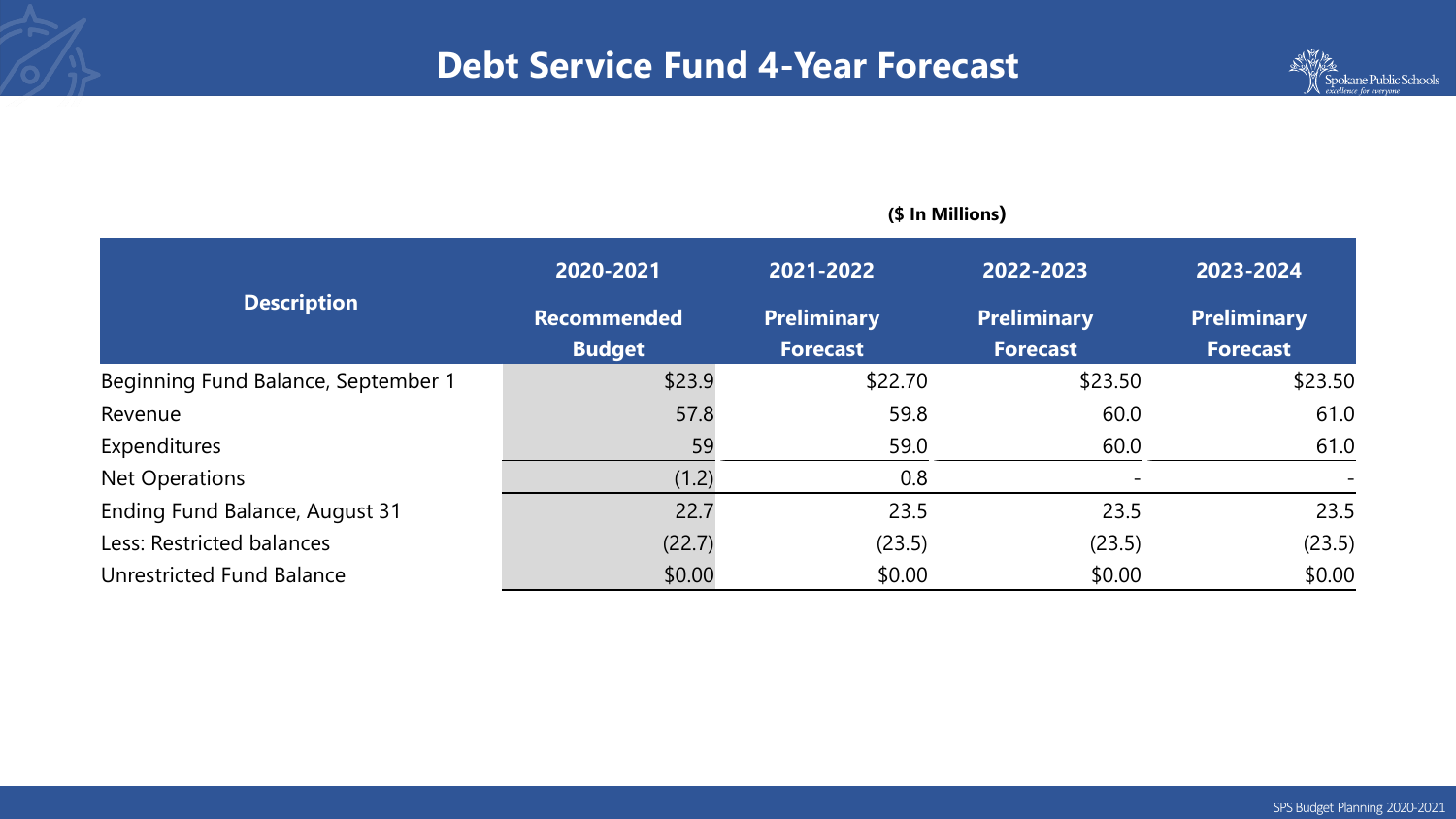# **Capital Projects Fund 4-Year Forecast**



|                                     | (\$ In Millions)   |                    |                    |                    |  |  |  |
|-------------------------------------|--------------------|--------------------|--------------------|--------------------|--|--|--|
|                                     | 2020-2021          | 2021-2022          | 2022-2023          | 2023-2024          |  |  |  |
| <b>Description</b>                  | <b>Recommended</b> | <b>Preliminary</b> | <b>Preliminary</b> | <b>Preliminary</b> |  |  |  |
|                                     | <b>Budget</b>      | <b>Forecast</b>    | <b>Forecast</b>    | <b>Forecast</b>    |  |  |  |
| Beginning Fund Balance, September 1 | \$98.50            | \$66.30            | \$67.20            | \$55.60            |  |  |  |
| Revenue                             | 162.8              | 177.7              | 107.5              | 14.8               |  |  |  |
| Expenditures                        | 195.0              | 176.8              | 119.1              | 40.1               |  |  |  |
| <b>Net Operations</b>               | (32.2)             | 0.9                | (11.6)             | (25.3)             |  |  |  |
| Ending Fund Balance, August 31      | 66.3               | 67.2               | 55.6               | 30.3               |  |  |  |
| Less: Restricted balances           | (66.3)             | (67.2)             | (55.6)             | (30.3)             |  |  |  |
| Unrestricted Fund Balance           | \$0.00             | \$0.00             | \$0.00             | \$0.00             |  |  |  |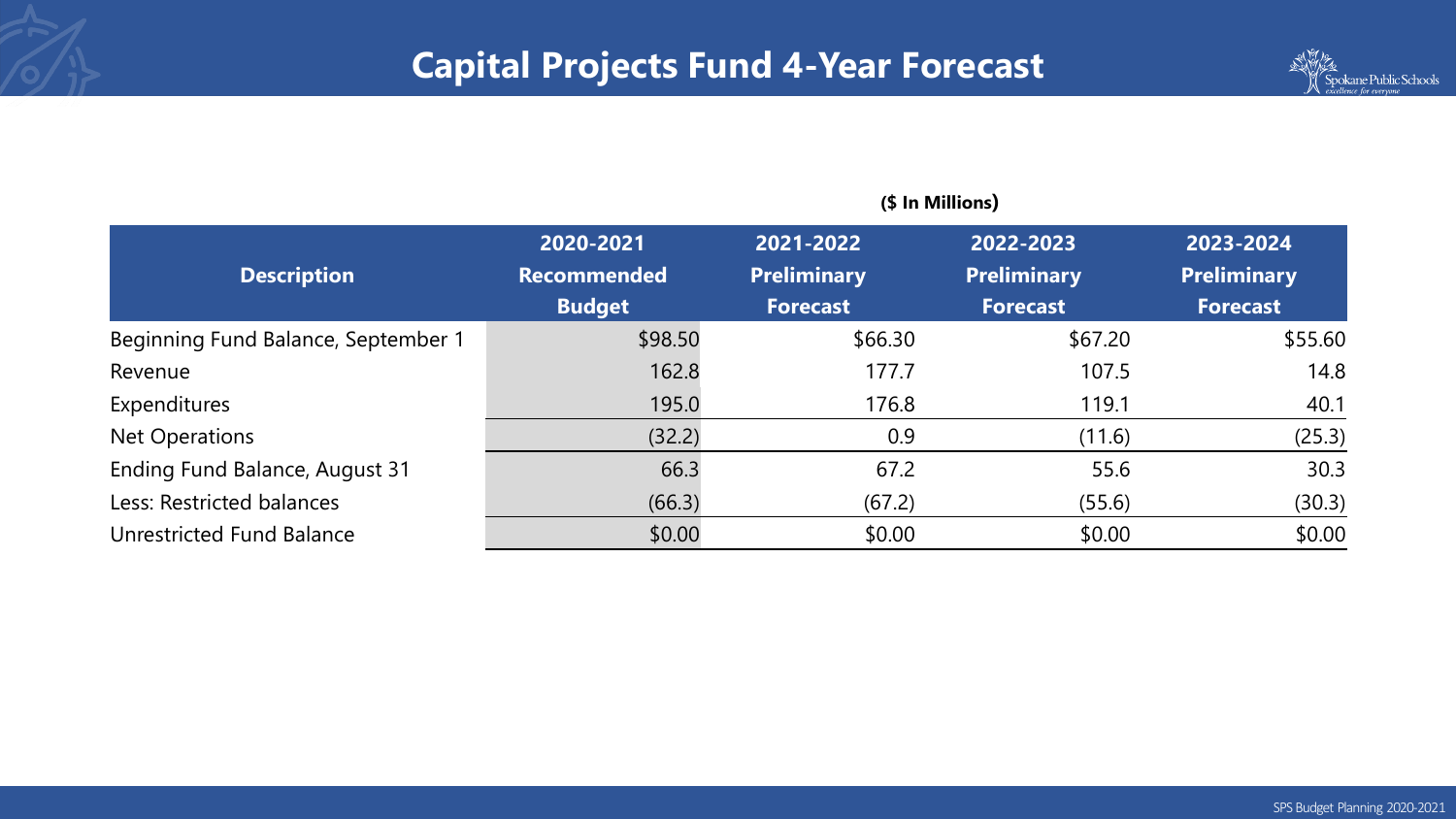# **4-Year Enrollment Forecast**



| <b>Description</b>     | 2020-2021 | 2021-2022 | 2022-2023 | 2023-2024 |
|------------------------|-----------|-----------|-----------|-----------|
| Kindergarten           | 2,460     | 2,345     | 2,405     | 2,405     |
| 1st Grade              | 2,380     | 2,480     | 2,360     | 2,360     |
| 2nd Grade              | 2,420     | 2,385     | 2,455     | 2,455     |
| 3rd Grade              | 2,350     | 2,490     | 2,410     | 2,410     |
| 4th Grade              | 2,315     | 2,360     | 2,480     | 2,480     |
| 5th Grade              | 2,335     | 2,310     | 2,325     | 2,325     |
| 6th Grade              | 2,220     | 2,215     | 2,190     | 2,190     |
| 7th Grade              | 2,230     | 2,145     | 2,145     | 2,145     |
| 8th Grade              | 2,240     | 2,235     | 2,165     | 2,165     |
| 9th Grade              | 2,165     | 2,220     | 2,235     | 2,235     |
| 10th Grade             | 1,990     | 2,135     | 2,170     | 2,170     |
| 11th Grade             | 1,700     | 1,715     | 1,865     | 1,865     |
| 12th Grade             | 1,645     | 1,645     | 1,645     | 1,645     |
| Subtotal               | 28,450    | 28,680    | 28,850    | 28,850    |
| <b>Running Start</b>   | 425       | 410       | 410       | 410       |
| Drop Out Re-Engagement | 126       | 130       | 130       | 130       |
| Alt Lrn (ALE)          | 1,075     | 1,075     | 1,075     | 1,075     |
| Total                  | 30,076    | 30,295    | 30,465    | 30,465    |